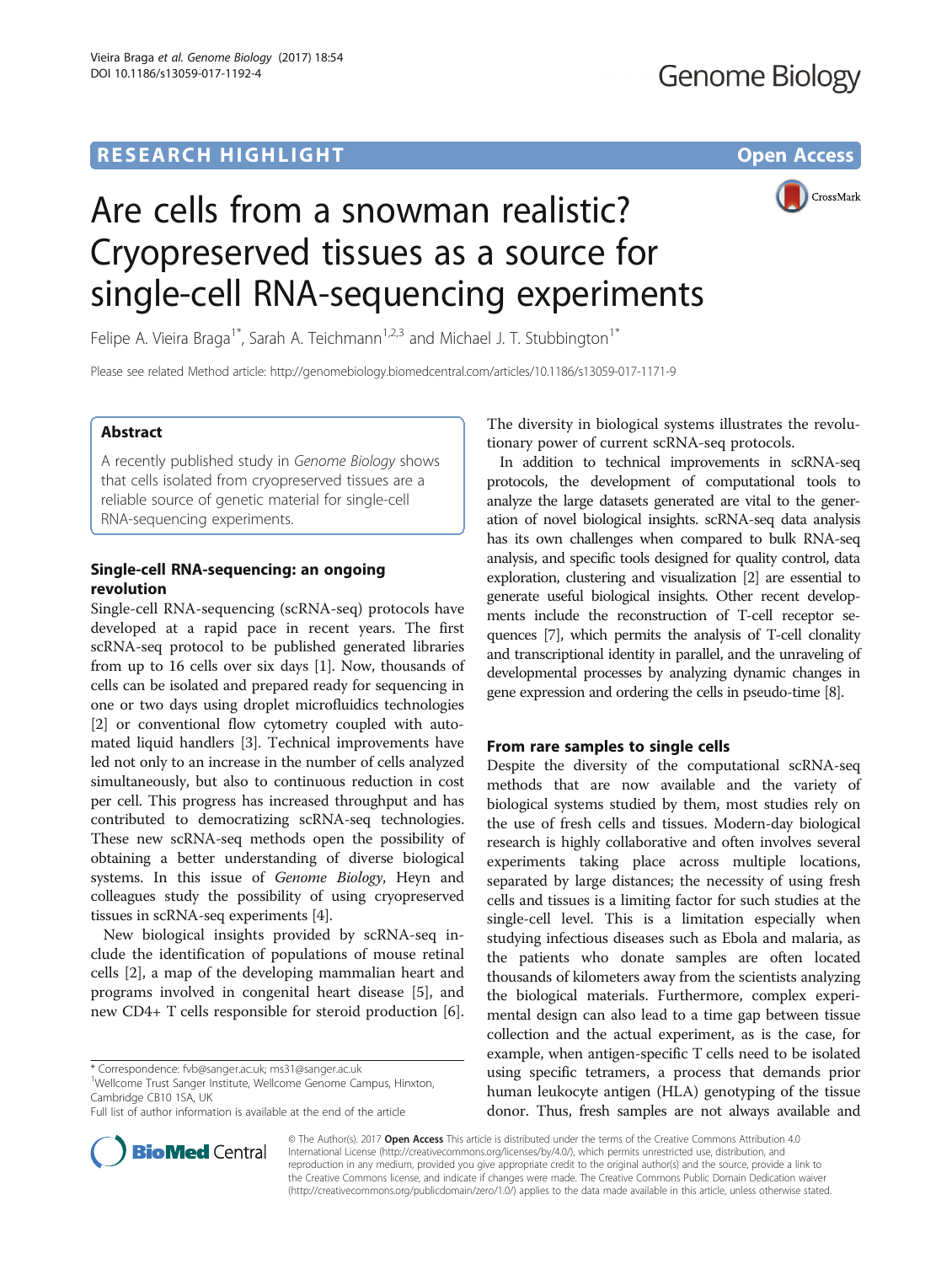<span id="page-1-0"></span>alternative methods to preserve tissue in a way that is compatible with scRNA-seq technologies are needed. Previous work has shown that cryopreservation of brain tissue is compatible with sequencing of RNA isolated from single nuclei [\[9](#page-2-0)] but, until now, there has not been evidence of successful scRNA-seq using cryopreserved whole cells.

## Extending analysis to frozen cells

Cryopreservation of tissues and cells in dimethyl sulfoxide (DMSO) is a method widely used for the conservation of biological samples. The paper by Heyn and colleagues [4] presents a detailed study on the feasibility of using cryopreserved tissues and cells as a source of material for scRNAseq. The authors compare single-cell transcriptomic data obtained using cell lines that were freshly sequenced or sequenced after freezing and thawing. Despite differences in cell viability, both samples had comparable numbers of sequencing reads and detected genes. Dimensionality reduction via principal component analysis (PCA) and tdistributed stochastic neighbor embedding representations (t-SNE) show similarity between fresh and cryopreserved samples. These results are consistent for both 3′ MARSseq and full-length Smartseq2 scRNA-seq methods, suggesting that cryopreserved cells might be a valuable source of material for different scRNA-seq experiments.

One of the greatest possibilities created by scRNA-seq technologies is the unbiased analysis of cell populations within complex and heterogeneous tissues. Heyn and colleagues [4] extended their analysis to human peripheral blood mononuclear cells (PBMCs), mouse colon tissue and ovarian carcinoma. scRNA-seq analysis of cryopreserved PBMCs was capable of identifying all of the major immune subsets (B cells, monocytes, T cells and NK cells). Analysis of murine colon identified transit amplifying cells, secretory enteroendocrine cells and differentiated enterocytes in both fresh and cryopreserved samples in similar proportions.

However, within the T-cell subpopulation structure in blood, the proportions of memory and cytotoxic cells vary between fresh and cryopreserved samples. A difference in subpopulation proportions was also observed in tumor samples. This might be due to different populations being affected differently by freezing or to technical biases introduced by different times of sampling. Considering that the authors showed that cell lines do not change their transcriptome upon freezing, such small biases are most probably due to differences in the capacity of different cells to survive cryopreservation methods. This suggests that, independent of the technique used to analyze such samples, small biases in population proportions might occur in cryopreserved samples.

Thus, one should always carefully consider the experimental design and maintain consistency across samples for a defined tissue source, as direct comparison of fresh versus cryopreserved samples might lead to different conclusions. As with so many things, optimization of protocols for individual tissues will be important.

## The road ahead

The possibility of using cryopreserved tissues in scRNAseq experiments will certainly expand the range of possible experimental designs and biological questions that can be addressed. However, further developments in this area are still needed. Current DMSO-based cryopreservation methods are compatible with work in research settings but will be harder to implement within the workflow of diagnostic and tissue bank services, as most samples are directly fixed using formalin or another fixative method. Some initial attempts to perform scRNA-seq using fixed single-cell suspensions as the source material [[10](#page-2-0)] have generated promising results. Hence, systematic evaluation of the suitability of fixed tissues or different methods of cryopreservation for scRNA-seq experiments are the next frontier to be explored.

#### Abbreviations

DMSO: Dimethyl sulfoxide; PBMC: Peripheral blood mononuclear cell; scRNA-seq: Single-cell RNA-sequencing

#### Acknowledgements

We would like to thank Dr. Kylie James for proofreading the manuscript.

#### Authors' contributions

All authors read and approved the final manuscript.

#### Competing interests

The authors declare that they have no competing interests.

#### Publisher's Note

Springer Nature remains neutral with regard to jurisdictional claims in published maps and institutional affiliations.

#### Author details

<sup>1</sup>Wellcome Trust Sanger Institute, Wellcome Genome Campus, Hinxton, Cambridge CB10 1SA, UK. <sup>2</sup>European Molecular Biology Laboratory, European Bioinformatics Institute (EMBL-EBI), Wellcome Genome Campus, Hinxton, Cambridge CB10 1SD, UK. <sup>3</sup>Cavendish Laboratory, Cambridge University, JJ Thomson Avenue, Cambridge CB3 0HE, UK.

#### Published online: 24 March 2017

#### References

- 1. Tang F, Barbacioru C, Nordman E, Li B, Xu N, Bashkirov VI, et al. RNA-Seq analysis to capture the transcriptome landscape of a single cell. Nat Protoc. 2010;5:516–35.
- 2. Macosko EZ, Basu A, Satija R, Nemesh J, Shekhar K, Goldman M, et al. Highly parallel genome-wide expression profiling of individual cells using nanoliter droplets. Cell. 2015;161:1202–14.
- 3. Picelli S, Björklund ÅK, Faridani OR, Sagasser S, Winberg G, Sandberg R. Smart-seq2 for sensitive full-length transcriptome profiling in single cells. Nat Methods. 2013;10:1096–8.
- 4. Guillaumet-Adkins A, Rodriguez-Esteban G, Mereu E, Mendez-Lago M, Jaitin DA, Villaneuva A, et al. Single-cell transcriptome conservation in cryopreserved cells and tissues. Genome Biol. 2017;18(1):45.
- 5. DeLaughter DM, Bick AG, Wakimoto H, McKean D, Gorham JM, Kathiriya IS, et al. Single-cell resolution of temporal gene expression during heart development. Dev Cell. 2016;39:480–90.